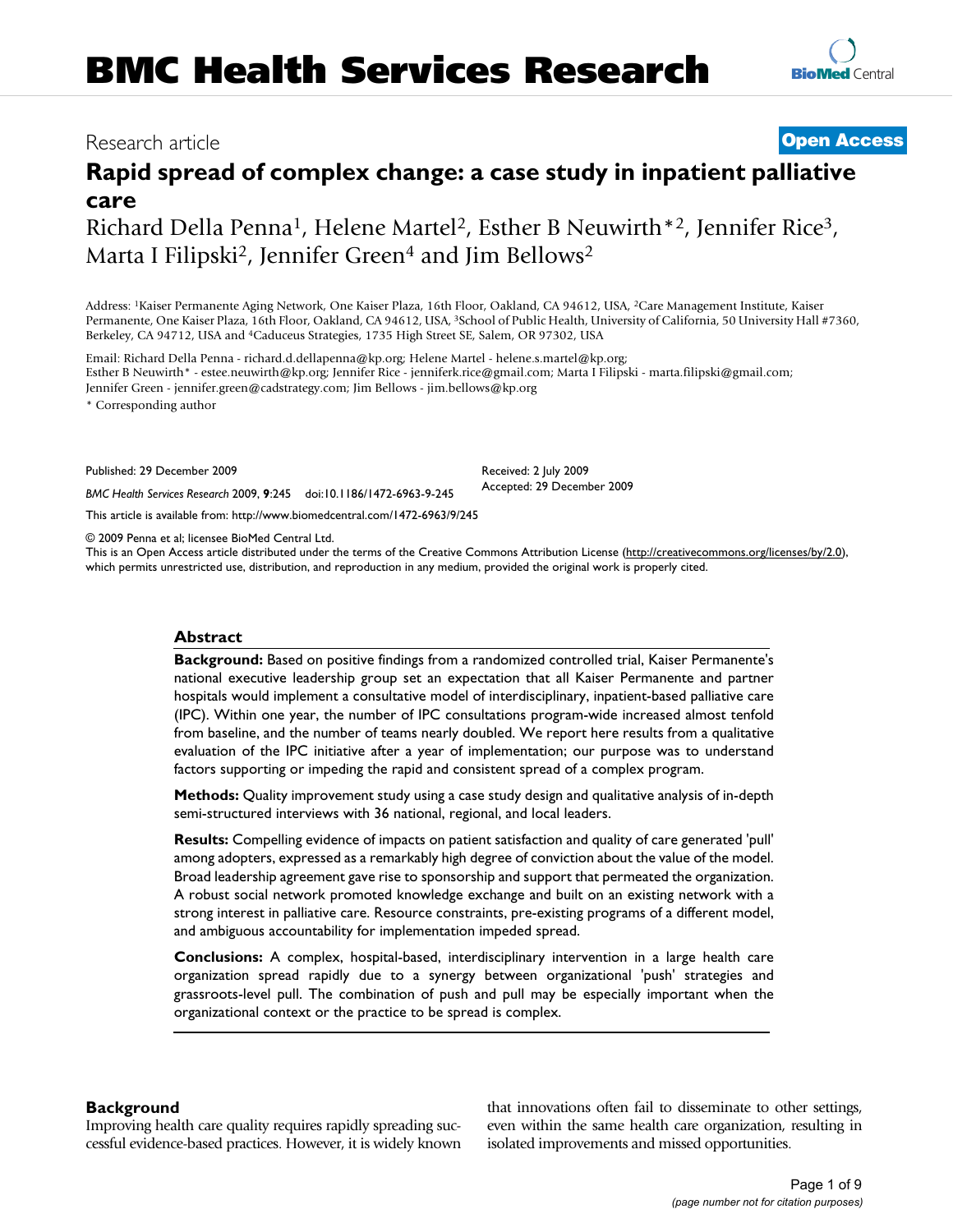While the science of implementation is still in its infancy, existing literature specific to health care suggests that innovations fail to spread due to factors that include: characteristics of the innovation and of individual adopters; characteristics of the dissemination and assimilation processes; patterns of organizational communication, influence and linkage; the organization's readiness for change; and the external context within which it operates  $[1]$ .

Specific factors implicated in the failure of innovations to spread within health care include: ideas that lack clear practical, clinical, and cost advantages, simplicity, trialability, observability, or compatibility with current organizational practices, norms, and culture; inattention to social aspects of change and individual readiness to change; ambiguous or convoluted channels of communication; poor design of change messages; tepid endorsement by opinion leaders; lack of senior leadership support; inadequate opportunities for early adopters to directly teach others; intolerance for reinvention and refining of ideas; inadequate plan for and measurement of spread; and separating spread of innovations from continuous quality improvement activities [2-7].

Accelerating effective, sustainable dissemination of improvements in health care's complex adaptive systems is a pressing issue [8]. A variety of frameworks to facilitate this have been suggested [9]. However, few examples exist in the literature of successful spread of complex interventions in large organizations. We report here on an initiative to disseminate a complex inpatient palliative care program within a large integrated delivery system in the US, shedding light on how one initiative overcame barriers to spread.

#### *The Inpatient Palliative Care Initiative*

In 2005, Kaiser Permanente completed a multi-center randomized controlled study of three distinct palliative care models. The study followed nearly a decade of innovation in end-of-life care in home, office, and inpatient settings, and strong interest existed across Kaiser Permanente regions to identify best practices.

The most successful model demonstrated favorable impacts on patient satisfaction and clinical outcomes. The cornerstone of the inpatient palliative care (IPC) model is an interdisciplinary team functioning collaboratively with patients, families, and hospital staff (Table 1). Its central goals are to help patients identify and communicate their values and health care preferences as they near the end of life and to align future care with their preferences; the IPC team does not provide direct care, which remains the responsibility of each patient's existing care team. Many patients do not prefer intensive treatment with little hope of success [10], so aligning care with patient and family preferences can improve the care experience for patients and families and decrease average costs after hospital discharge [11,12].

In May 2006, Kaiser Permanente's national executive leadership group reviewed the findings of the randomized controlled trial and the projected outcomes of implementing the IPC model across all Kaiser Permanente regions. At the time, regional authorities made independent decisions about program development. Medical centers in four of eight regions had some form of palliative care; however, only one used the interdisciplinary teambased consultative model. The projection suggested the potential for significant improvements across the entire organization in quality, patient satisfaction, and cost outcomes that aligned closely with leadership priorities. National leadership consequently set an expectation that all Kaiser Permanente and partner hospitals would implement the IPC model, beginning in January 2007.

#### *The plan for spread*

Support for IPC quickly diffused throughout the organization. A national council of regional operations leaders promoted the initiative at the regional level. National palliative care leaders formed a core team to support the regions as they implemented the model. The members of this team included national and regional clinicians with expertise and interest in palliative care and experts in spread and implementation, training, evaluation, communications, and measurement. Working closely with other national and regional clinical leaders, the national IPC team identified implementation leads in each region responsible for getting local teams up and running.

The initiative started with clear specification of the model, namely, an interdisciplinary team functioning collaboratively to consult with patients, their families, and care providers to align care with preferences without assuming

| Table 1: Features of the IPC model |  |
|------------------------------------|--|
|                                    |  |

| Interdisciplinary team | Consists of physician, nurse, social worker, and chaplain<br>Consults with patient and family as a team for 1-2 hours in the hospital to identify the entire range of issues: medical, |
|------------------------|----------------------------------------------------------------------------------------------------------------------------------------------------------------------------------------|
|                        | social, emotional, and spiritual<br>Available on site Monday through Friday, by phone weekends and evenings for patient, family, and other clinical staff                              |
| Consultative approach  | Team consults with patient, family, and attending physician<br>Team does not assume care for patient; team supports hospitalist and other clinical staff treating the patient          |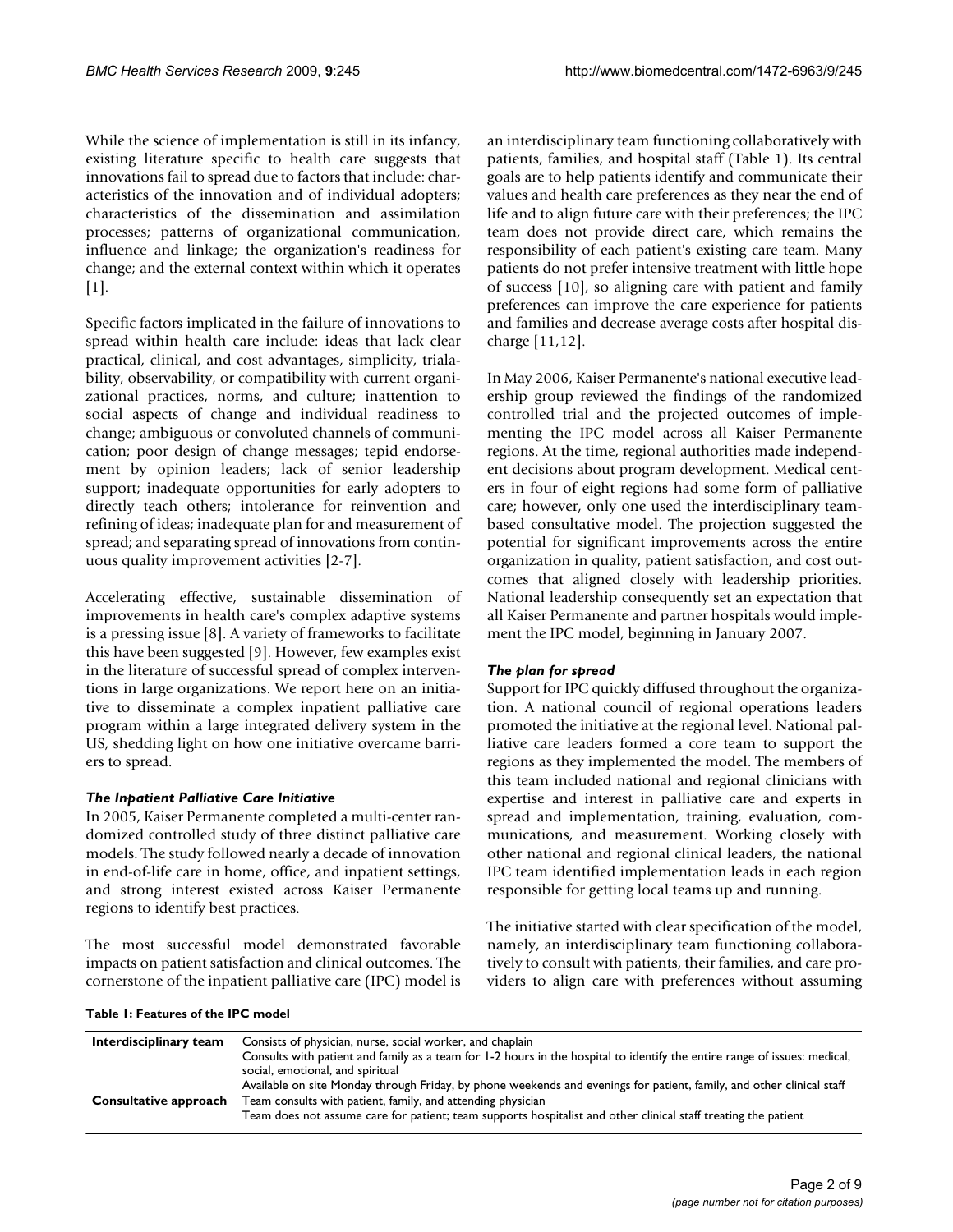responsibility for care. Specific activities designed and implemented to support dissemination of the IPC model included a national kick-off meeting that presented the model and the evidence supporting it and created informal networks, trainings for regional IPC team members and program managers, sponsoring visits by new teams to the originating team, and enhancing an existing network for end-of-life issues.

The national team provided adopting sites with standard tools that could be adapted to local conditions. Developed from tools at the originating site, they included a business case and an operations manual detailing team structure, roles, and processes. Online training materials were developed to augment live training activities. A dedicated web site facilitated knowledge exchange and networking. Videos and brochures about palliative care were developed to provide consistent messaging across Kaiser Permanente. Outreach to hospital attending physicians encouraged them to refer eligible patients. The national team identified a data collection set--a 'dashboard'--for tracking activity and performance across regions.

The spread initiative built on an existing robust internal network focused on end-of-life issues. The national IPC team increased networking opportunities with interregional teleconferences and held monthly problem-solving meetings with local IPC teams. Leadership at the originating site made their team available for new teams to visit and directly observe consultations and team functioning.

One ingredient the national initiative did not provide was funding for local staffing and operations. Each adopting site was asked to identify resources from within existing budgets; this was typically a combination of funds from hospital, health plan, and medical group budgets.

The initiative represented an organization-wide, concerted movement that occurred within the context of ongoing quality improvement activities in palliative care at the regional and local levels. It followed years of rapid cycle quality improvement activities, and iterative methods were used to refine local implementation of the IPC model.

#### *Extent and pace of spread*

Seven of Kaiser Permanente's eight regions, accounting for more than 98% of members, began implementing IPC teams in January 2007. Within one year, the number of IPC consultations programwide increased almost tenfold from the baseline established by pre-existing palliative care programs, and the number of teams nearly doubled. In 2008, 45 teams were in place and consultations continued to rise. Within twelve months, the recommended team-based model had moved from a single demonstration site to all 32 Kaiser Permanente hospitals and five partner hospitals in participating regions (Figure 1). We report here results from a qualitative evaluation of the IPC initiative after a year of implementation; our purpose was to understand factors supporting or impeding the rapid and consistent spread of a complex program.

## **Methods**

#### *Setting*

Kaiser Permanente is the United States' largest private, not-for-profit integrated health care delivery system with more than 8.5 million members. It addresses all health care needs for its members, from primary and preventive services to hospital care.

Kaiser Permanente has more than 13,000 physicians and 156,000 technical, administrative, and clerical personnel in eight geographic regions. It operates 32 hospitals nationwide and also contracts with others to provide inpatient care to members. In each region, physicians join partnerships or professional corporations contracting exclusively with the not-for-profit Kaiser Foundation Health Plan and Kaiser Foundation Hospitals, assuming full responsibility for members' medical care. Each Kaiser Permanente region is separately governed and managed by a partnership consisting of the executive director of the regional physician-owned medical group and the president of the regional health plan and hospitals entities.

#### *Data collection and analysis*

For this quality improvement project, we used a case study design to understand factors promoting and inhibiting the spread of the IPC program. Consistent with validated theoretical sampling methods for qualitative research, participants and sites were chosen purposefully to maximize variation on the key dimensions of interest [13,14]. We interviewed a range of national and regional leaders from Kaiser Permanente's health plan, hospitals, and medical groups, using purposive and convenience sampling to identify individuals from a list generated by key informants. From each region, we selected at least one senior leader, one implementation leader, and one member of a team implementing IPC, oversampling in large regions. Senior leaders had broad responsibility for many aspects of patient care, and implementation leaders focused on palliative care or elder care. We also selected several members of the national IPC team and senior national Kaiser Permanente leaders. In all, we conducted 36 in-depth semi-structured interviews by telephone or in person.

The evaluation was designed for quality improvement purposes; its primary functions were to inform refinements to the continuing spread effort and to inform future organization-wide spread efforts. Interview questions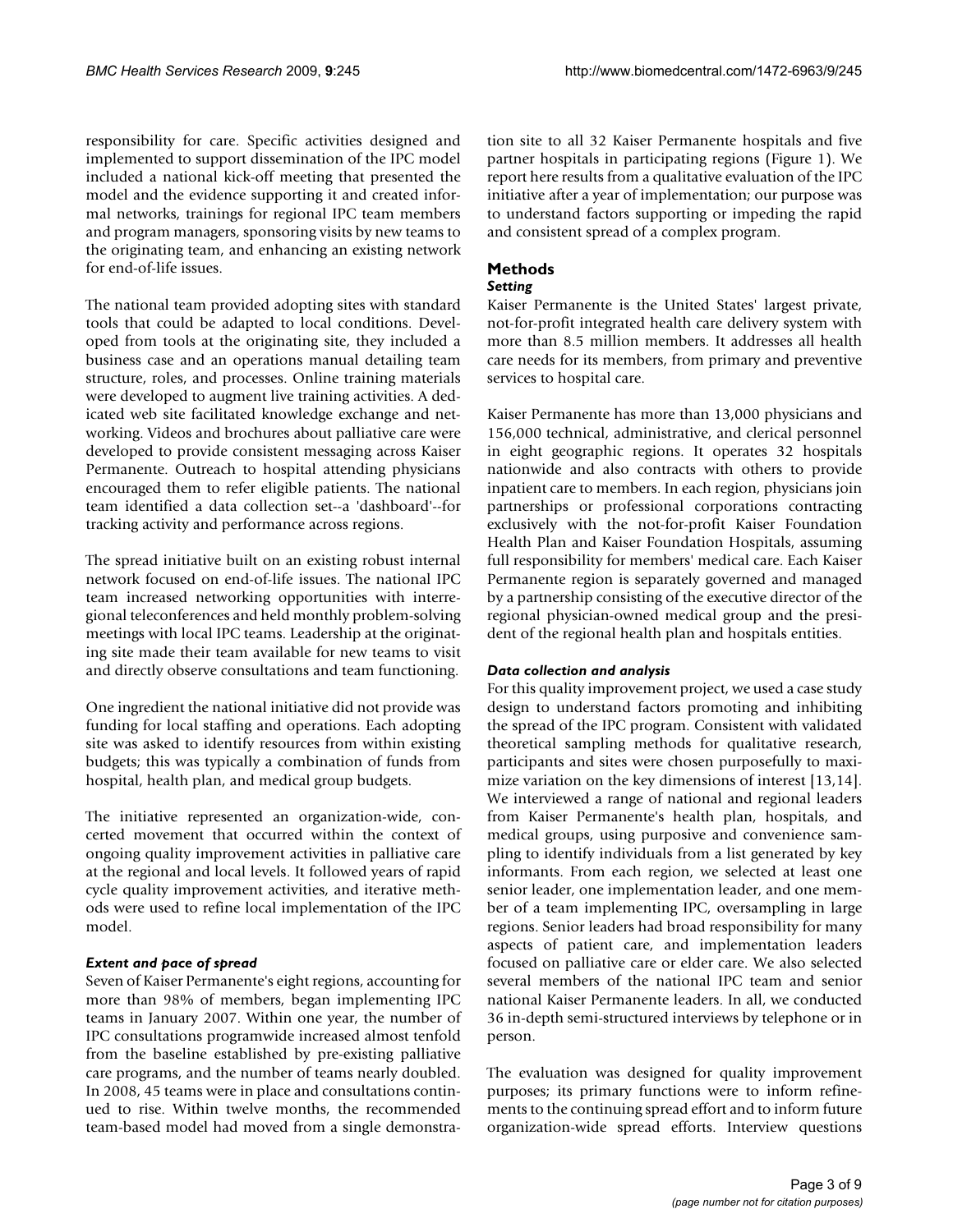

#### **Inpatient Palliative Care Consultations**

**Figure 1 Spread of IPC model**. Increase in inpatient palliative care consultations over time.

were based on existing literature on spreading innovations in health care and tailored to meet organizational needs (Table 2). Selected stakeholders reviewed a list of key domains for interview questions and suggested edits and additions.

Interviewee identities were confidential, and data were stripped of identifiers. Interviews were recorded and transcribed. ATLAS.ti software, a qualitative data management tool, facilitated analysis; we used standard qualitative methods for iterative theme identification and coding [15]. We combined inductive and deductive methods, drawing from grounded theory, analytic inductive methods, and constant comparison [16-18]. Three authors reviewed several initial interviews, comparing them to the list of key domains and noting where domains were useful in interpreting interview data and where previously unidentified themes arose. A final set of codes was developed to analyze the full set of data. They encompassed leadership priorities, communication and action; barriers to spread; facilitators of spread; status of implementation; consistency with the IPC model; usefulness of data and analytics; and recommendations and lessons learned. Three authors coded all 36 interviews, which were then analyzed iteratively for common themes.

#### **Results**

#### *Factors promoting spread*

The evidence behind the IPC model, demonstrated by the randomized trial, was an important factor promoting its

spread. Demonstrated impacts on care quality and patient satisfaction were compelling, and the potential impact on costs prompted one interviewee to call it a "win-win-win" innovation. As a member of a new IPC team explained,

"It was definitely evidence-based in that the IPC model far outweighed other models in providing what the research indicates people want." (Implementation leader #1)

A senior leader put it this way:

"First and foremost, members realized this was great care. We need to do this not only as great quality care, but doing the right thing is also saving our members money." (Senior leader #2)

Leadership support and sponsorship were pivotal at all organizational levels. National leadership provided a clear message about the importance of implementing IPC. As one implementation leader noted,

"When you have leadership at the highest levels acting as sponsors, you take the work really seriously." (Implementation leader #3)

The national council of regional operations leaders endorsed the spread initiative and committed to mutual accountability for implementing the consultative IPC model throughout Kaiser Permanente. Acting in their own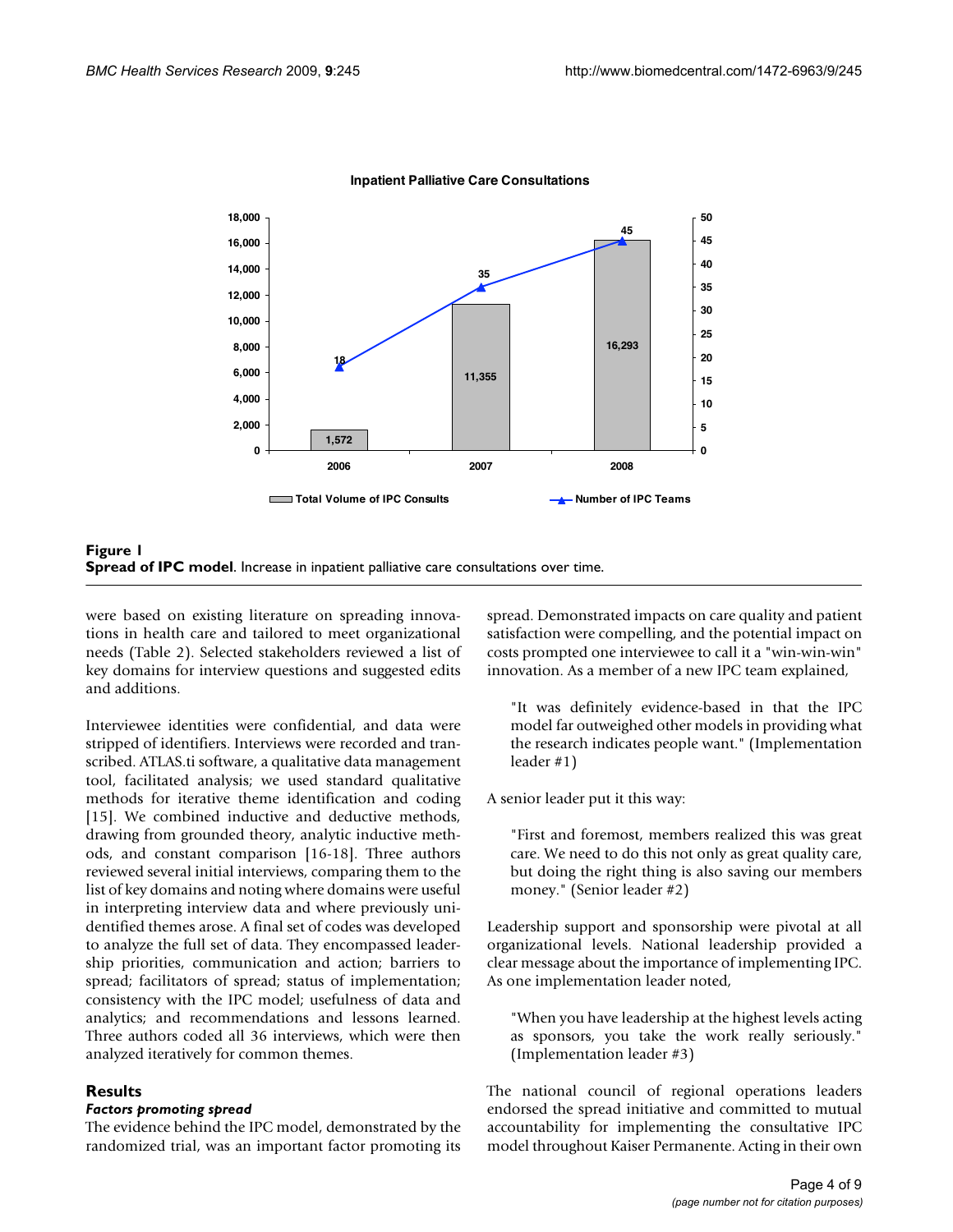| <b>Main Inquiry Domains</b>               | Questions                                                                                                                                                                                                  | <b>Examples of probe topics</b>                                                                                                                                                                                                                                                                                                                                                                                                                                                                                                                                                                                             |
|-------------------------------------------|------------------------------------------------------------------------------------------------------------------------------------------------------------------------------------------------------------|-----------------------------------------------------------------------------------------------------------------------------------------------------------------------------------------------------------------------------------------------------------------------------------------------------------------------------------------------------------------------------------------------------------------------------------------------------------------------------------------------------------------------------------------------------------------------------------------------------------------------------|
| <b>Respondent's role</b>                  | What has been your role in spreading IPC?                                                                                                                                                                  | Involvement in earlier palliative care research<br>Role in the organization; e.g., leadership level                                                                                                                                                                                                                                                                                                                                                                                                                                                                                                                         |
| <b>Choice of IPC model</b>                | Why do you think this intervention was<br>chosen for organization-wide spread?<br>When choosing a model to spread, was the<br>selection of palliative care one of your top<br>three priorities?            | Perceived problem that needed a solution<br>Value of the model<br>Priority for choosing a palliative care model<br>Motivation for choosing model from randomized<br>controlled trial                                                                                                                                                                                                                                                                                                                                                                                                                                        |
| Sponsorship and<br>organizational support | Can you explain your understanding of how<br>the IPC model was sponsored and how<br>sponsorship may have changed over time?<br>How did the organization-wide support<br>work for you and your teams?       | Relationships formed<br>Seed money<br>How was the model received?<br>How important was the evidence base?<br>How important was exact replication?<br>How important has local sponsorship been to<br>successful IPC implementation?<br>How important has national sponsorship been to<br>successful IPC implementation?                                                                                                                                                                                                                                                                                                      |
| Organization-wide initiative              | What are the advantages and disadvantages<br>of spreading an initiative like IPC across the<br>organization?                                                                                               | Value of being part of an organization-wide spread<br>effort<br>Challenges<br>Local response                                                                                                                                                                                                                                                                                                                                                                                                                                                                                                                                |
| Implementation and dissemination          | How has implementation and dissemination<br>of the IPC model gone in your area [over<br>time]?<br>How has implementation and dissemination<br>of the IPC model gone in the different areas<br>[over time]? | What worked?<br>What didn't?<br>What could be improved?<br>Readiness to change<br>Previous palliative care experience/programs<br>Key implementation roles<br>Change management strategies<br>Facilitators and barriers to spread<br>Local benefits of IPC model<br>Resources needed<br>Ongoing program assessment activities<br>Usefulness of organization-wide strategies<br>(trainings, communication tools, webinar, outcome<br>measures, Operations Manual)<br>How successful do you think the spread of IPC has<br>been so far?<br>How did your experience of spread of IPC<br>compare with other spread experiences? |
| <b>Lessons learned</b>                    | What lessons have you learned about being<br>part of spread of an organization-wide<br>model?                                                                                                              | Lessons learned to help support other<br>organization-wide spread initiatives<br>Recommendations based on your experience                                                                                                                                                                                                                                                                                                                                                                                                                                                                                                   |

#### **Table 2: Summary of Interview Instruments**

regions, operations leaders brokered working agreements between hospital chief operating officers and physician medical group directors. These agreements included funding arrangements for the IPC teams. An implementation leader explained,

"I don't think it would have gotten off the ground if we hadn't had the support of the administrative team. I don't think we would have had their support if it wasn't for the operational leaders." (Implementation leader #4)

Vital sponsorship and support activities included removing obstacles, designating teams and funding staff, assigning space, communicating the IPC model's importance to the organization at large, and raising awareness among hospital staff about appropriate palliative care referrals. A member of a new team said,

"Our medical director has been a very strong supporter. He works with hospital leadership to tackle obstacles... things as small as having a room for family conferences." (Implementation leader #5)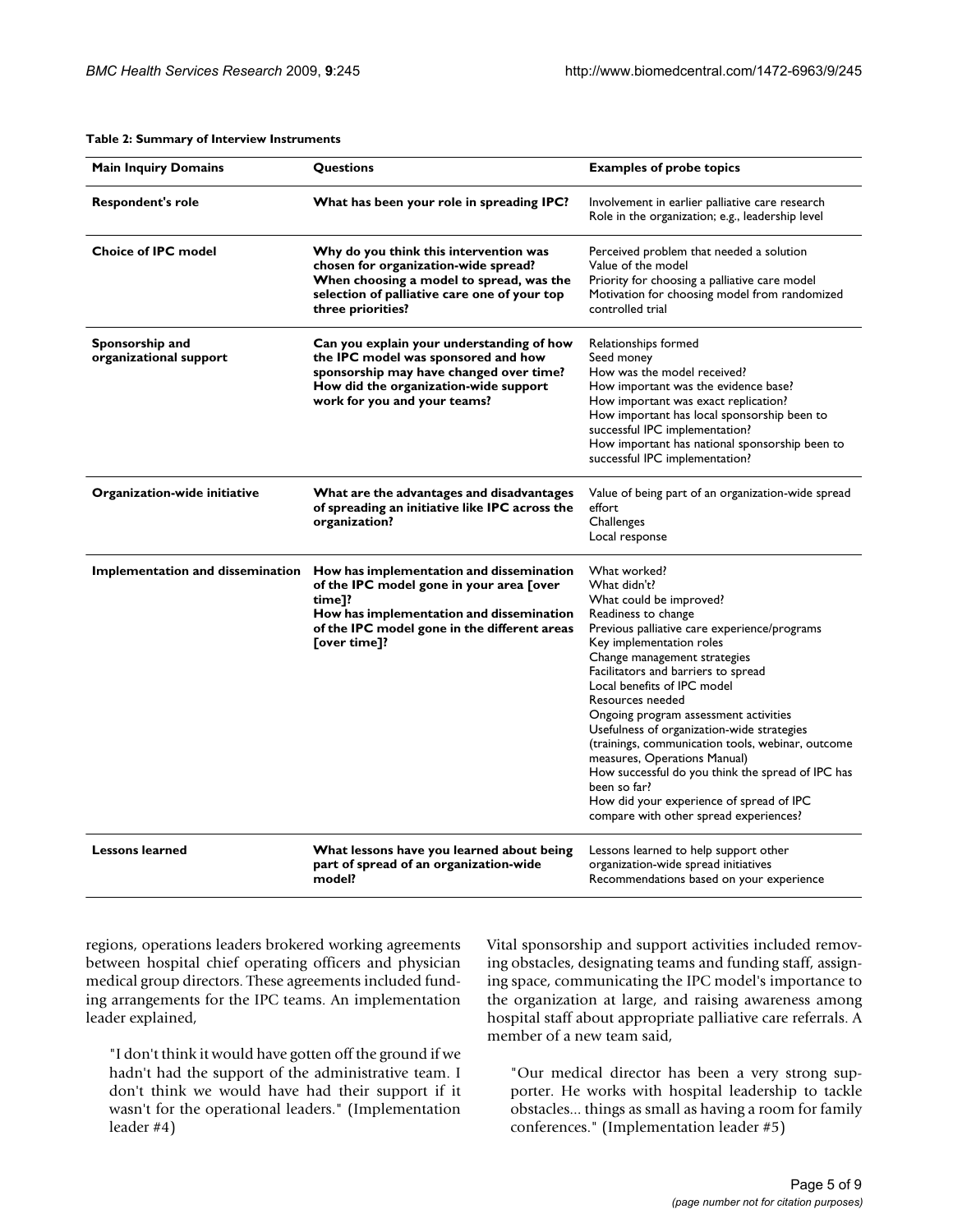Systems and opportunities for social networking facilitated the transfer of explicit and tacit knowledge. An interregional network of elder care champions, in existence for five years prior to the spread initiative, provided a cohesive network of clinicians dedicated to end-of-life care. As IPC implementation began, Kaiser Permanente provided logistic support for enlarging this network. As one senior leader said,

"We have regular telephone calls regarding the program. I feel a connection with the other regions and with national. It has worked very well for us, too." (Senior leader #6)

Similarly, a member of a new IPC team commented,

"...On the calls, it's nice to know we're all struggling with the same issues and the same problems..." (Implementation leader #7)

In addition, the ability to observe the IPC model at the original site was important. Interviewees frequently mentioned a pivotal experience when a new team member observing a patient consultation for the first time understood the nature or importance of IPC teams in a new way. For example, a senior leader noted,

"Site visits were critical for some of the teams. They had a huge 'aha' moment when they saw the model in operation at the original site. They thought they understood it, but then they saw it and said, 'Oh my God, we didn't get it until now."'(Senior leader #8)

Finally, many individuals expressed a remarkably high degree of conviction about the IPC model. They expressed it in comments like the following:

"I want to reiterate that this is a great program, and I'm really thankful for the benefits we know our members receive. They express that very sincerely. It's much, much needed. I hope it never goes away." (Implementation leader #1)

"The feedback we received led me to believe that many people were inspired by the trainings, truly excited about doing this work." (Implementation leader #9)

"I deeply believe that if you took time to really talk to people about their goals and preferences, many would say, 'This isn't helping me and I don't want all this stuff. I don't want to tether the rest of my life to medical care, dying in an ICU."' (Senior leader #10)

#### *Factors inhibiting spread*

Interviewees also spoke about factors impeding IPC spread. Lack of resources was frequently mentioned. Local

resource constraints sometimes necessitated a team that lacked one or more professional disciplines (i.e., physician, nurse, chaplain, social worker), rotated different providers through the IPC team, or operated less than full time. As a senior leader noted,

"It has been hard for the regions and the medical centers to find the funds and be able to prioritize." (Senior leader #8)

Another senior leader commented,

"(Resources) weren't enough to cover the model, so we had to scramble and shift things around to be as true as we could to the model." (Senior leader #11)

Funding issues were compounded by a lack of clarity about which Kaiser Permanente entity--hospitals, health plan, or medical groups--was responsible for providing resources for the new programs. As a senior leader explained:

"Different regions did different things. (One region) made some start-up regional funding available to hospitals to get a program and people in place, but they had to find the money for the next year. Another region just said, 'We want you to do this.' There's a whole series of negotiations at the hospital between the physician-in-charge and the chief operating officer about whose budget will support what." (Senior leader #12)

Another leader stated,

"All hospital directors think it's the right thing to do; it's just tough to put something like this into place. The biggest factor was getting the region to come up with at least a portion of the funding." (Senior leader #11)

Ambiguous responsibility for funding IPC carried over into unclear accountability for program implementation, which some leaders said impeded spread. As one of the leaders from the original site explained,

"We demonstrated and explained from our perspective why we thought the model was effective and why we saw the results we did. There was no accountability or testing to see if they were going to be fitting into the model." (Implementation leader #9)

While sponsorship and support from leaders were strong, they were not universal. Some interviewees noted that gaps in leadership alignment impeded implementation at their sites. As an operational leader explained,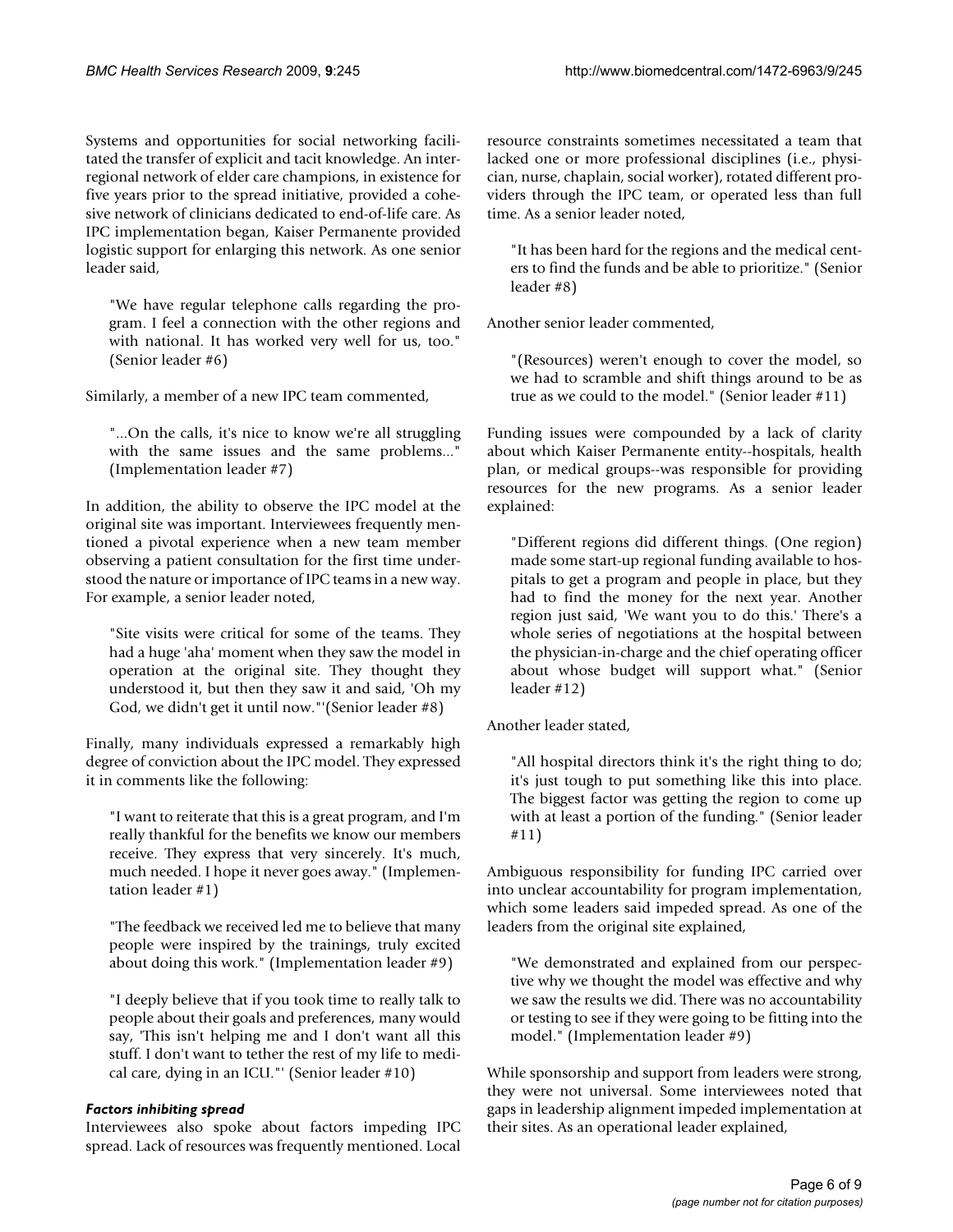"We lost some vital leadership over the last four to five months. And so the strong sponsorship for this hasn't been as visible as it could be." (Senior leader #2)

Previous local experience with palliative care also influenced the consistent and rapid spread of the IPC model. As a member of an implementing team stated,

"There were a variety of approaches in this region, because each program has grown opportunistically in its environment... Some very strong programs don't use the (recommended) model." (Implementation leader #13)

Sites with pre-existing palliative care programs tended to move more slowly to adopt the recommended teambased consultative model.

### **Discussion**

The speed and scale of spread of this complex interdisciplinary inpatient care program are noteworthy, given the well-documented difficulty of disseminating successful practices throughout large, complex organizations [19]. Our interviews indicated key factors supporting rapid spread. They included a strong evidence base, broad leadership support, and a robust social system promoting formal and tacit knowledge exchange that built on an existing network with a strong interest in palliative care. Factors impeding spread included resource constraints, unclear responsibility for funding and accountability for implementation, and pre-existing ways of providing palliative care.

Strengths of our study include the fit between the quality improvement nature of our objective and our ability to conduct in-depth interviews with a range of leaders in different positions and at different sites throughout a large integrated health care delivery system. Limitations include the fact that our results came from a single organization and have unknown applicability to other settings. In addition, we did not attempt to quantify the relative importance of factors that leaders perceived as facilitating or impeding dissemination or elucidate whether response patterns varied between leaders in different positions.

Factors reported by leaders as promoting dissemination of the IPC model overcame barriers identified in the literature and noted in the background section of this article. The randomized controlled trial provided compelling evidence that the IPC model had clear advantages in terms of outcomes, patient satisfaction, and costs. Senior leadership support was evident throughout the organization. The social system comprising the existing clinical network that focused on aging included organizational opinion leaders, made use of existing effective and straightforward

communication channels, and allowed for formal and informal interactions and education that supported social and psychological dimensions of change.

Similarly, factors impeding model dissemination exemplified barriers to the spread of better ideas in health care that were also identified earlier. A climate of cost containment in the United States, coupled with multiple competing organizational priorities, meant that dedicated resources were not fully sufficient. Linkages between different parts of the system contributed to unclear responsibility for funding. Like many complex adaptive systems in health care, Kaiser Permanente is a loosely-coupled organization; leadership is decentralized, with connections of variable strength between organizational segments, i.e., national, regional and local leadership and health plan, hospitals and medical groups. The inevitable result is some degree of ambiguity about priorities [20]. Sites with pre-existing palliative care programs were invested in their existing models.

We found that the available literature on disseminating better practices in health care did not capture the sometimes intense sense of personal engagement that permeated all levels of the organization. While motivation of individuals can influence the uptake of new knowledge [21], this broad personal engagement seemed to be a force stronger than individuals' rational beliefs about the benefits of IPC. We also viewed it as distinct from "push," here represented by the planned activities undertaken to implement national leadership's expectation that the model would spread to all hospitals.

We recognized this force as "pull," a true desire on the part of many leaders and staff to implement IPC because it resonated with deeply-held personal and organizational values. The concept of pull originated in Toyota's LEAN methodology, which eliminates waste by tying production to demand arising from consumer-perceived value [22]. It has been more loosely applied within health care and refers here to change that arises as a result of collective action by inspired and mobilized people [23,24]. Pull can occur when a change proposition presents an "irresistible emotional and logical argument that fits with the values, beliefs and life experiences of the clinicians and managers it is targeted at" [23]. The strong evidence base and business case contributed the logical underpinnings to the argument for implementing the IPC model; improving care during advanced illness and dying resonated with leaders and team members because of professional and/or personal life experience. The latter is also likely to be the case in other palliative care initiatives [25-27]. In addition, the IPC initiative, like the 100,000 Lives campaign [28], offered a clear way to make a difference in the lives of patients through an identified process and allowed sup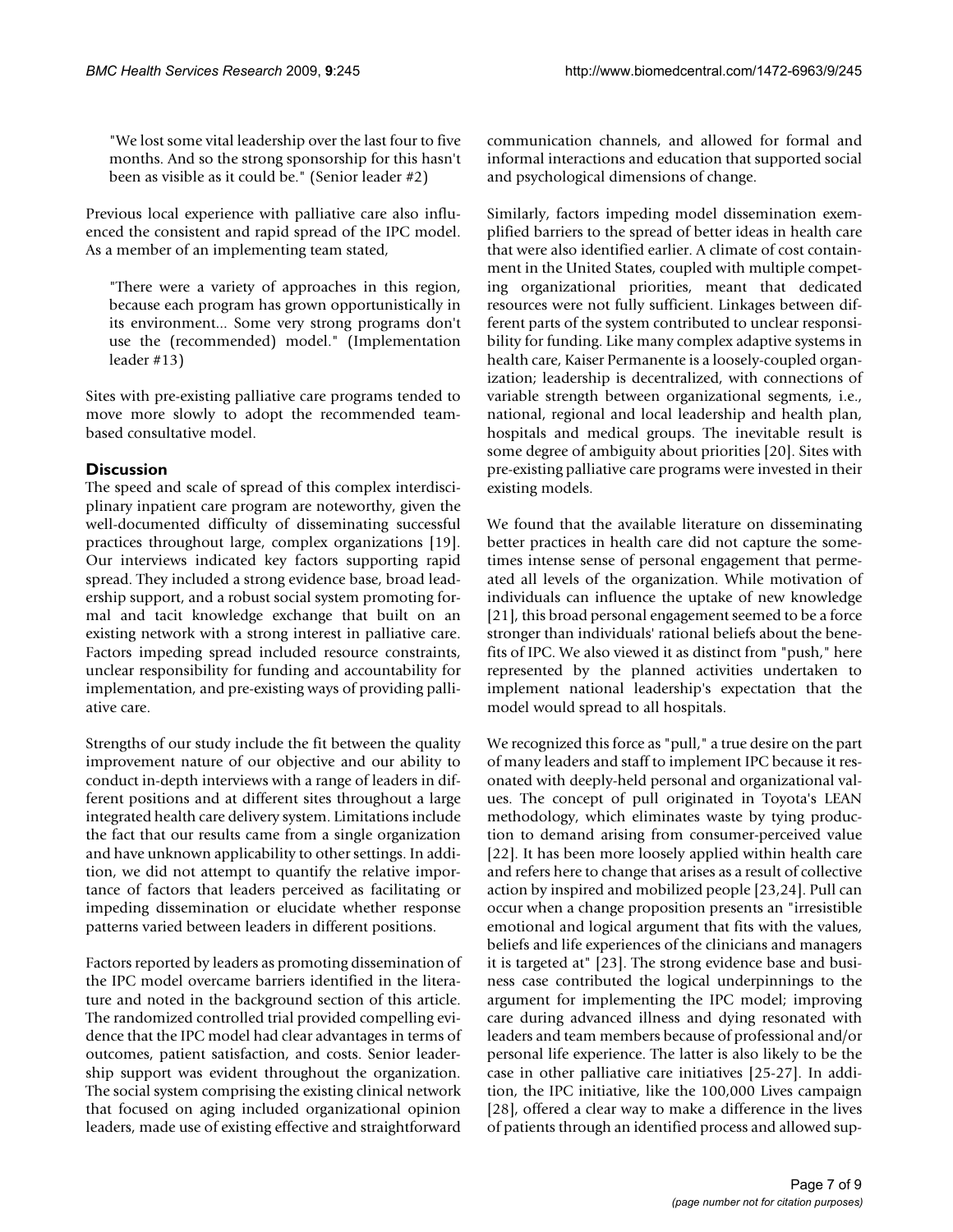porters to demonstrate their values as part of a wider movement [29].

The leaders we interviewed cautioned that the intense engagement engendered by the spread of IPC could not necessarily be recreated in subsequent initiatives. What elements (e.g., clinical area, immediacy of impact, and others) constitute a compelling emotional argument is an important area for further research.

In our case, the push of effective organizational strategies was interwoven with the pull of emotional appeal and the momentum of something akin to a social movement. The expectation of broad implementation from national leadership reverberated throughout all levels of the organization, and a variety of effective tools for rapid implementation were available. Taken together, these elements fueled the rapid spread of IPC teams (Figure 2).

We also learned about variability in spread. Migrating to a recommended model when clinicians and leaders are invested in pre-existing palliative care program poses different challenges than does implementing a model where nothing similar exists. Variability also occurred when some leaders believed that precisely replicating the tested model was relatively unimportant and that they could develop a model better suited to local conditions.

Some teams that did not replicate the IPC model accurately later found their programs were less successful than expected; over time, they moved toward greater accuracy. Iterative quality improvement processes were supported by the data dashboard developed by the national IPC team and shared with regions on a quarterly basis. Rapidcycle quality improvement or Plan-Do-Study-Act cycles are common methods for quality improvement within Kaiser Permanente as elsewhere. They reliably produce improvements in end-of-life care when used alone or in combination with more traditional research methodologies, such as the randomized controlled trial that provided the case for the IPC model [30-32].

Important questions about the impact of the IPC initiative remain unanswered. Evaluation is in process of its impact on cost, quality, and satisfaction, with quantitative and qualitative metrics including a survey of bereaved families. An additional longitudinal follow-up ethnographic study on patient and family care experiences includes a qualitative assessment of the experiences of IPC staff and referring clinicians.

#### **Conclusions**

Our analysis of the spread of a hospital-based, complex, interdisciplinary innovation in a large health care organization led to a greater understanding of how organizational push strategies and grassroots pull can contribute synergistically to spread a clinical practice that can significantly improve quality and patient satisfaction. Organizations that seek rapid spread of successful practices should evaluate whether an active or latent grassroots base exists that can be mobilized to generate the pull of emotional appeal and a sense of being part of a social movement, in addition to using the push of leadership alignment, standardized tools, and accountability to support dissemination. The combination of push and pull may be especially important when the organizational context or the practice to be spread is complex.



Modified from Goodman RM, Steckler A, Kegler MC. Mobilizing organizations for health enhancement. In: Glanz K, Lewis FM, Rimer BK, eds. Health behavior and health education: theory, research, and practice. San Francisco: Jossey-Bass, 1997:287-312.